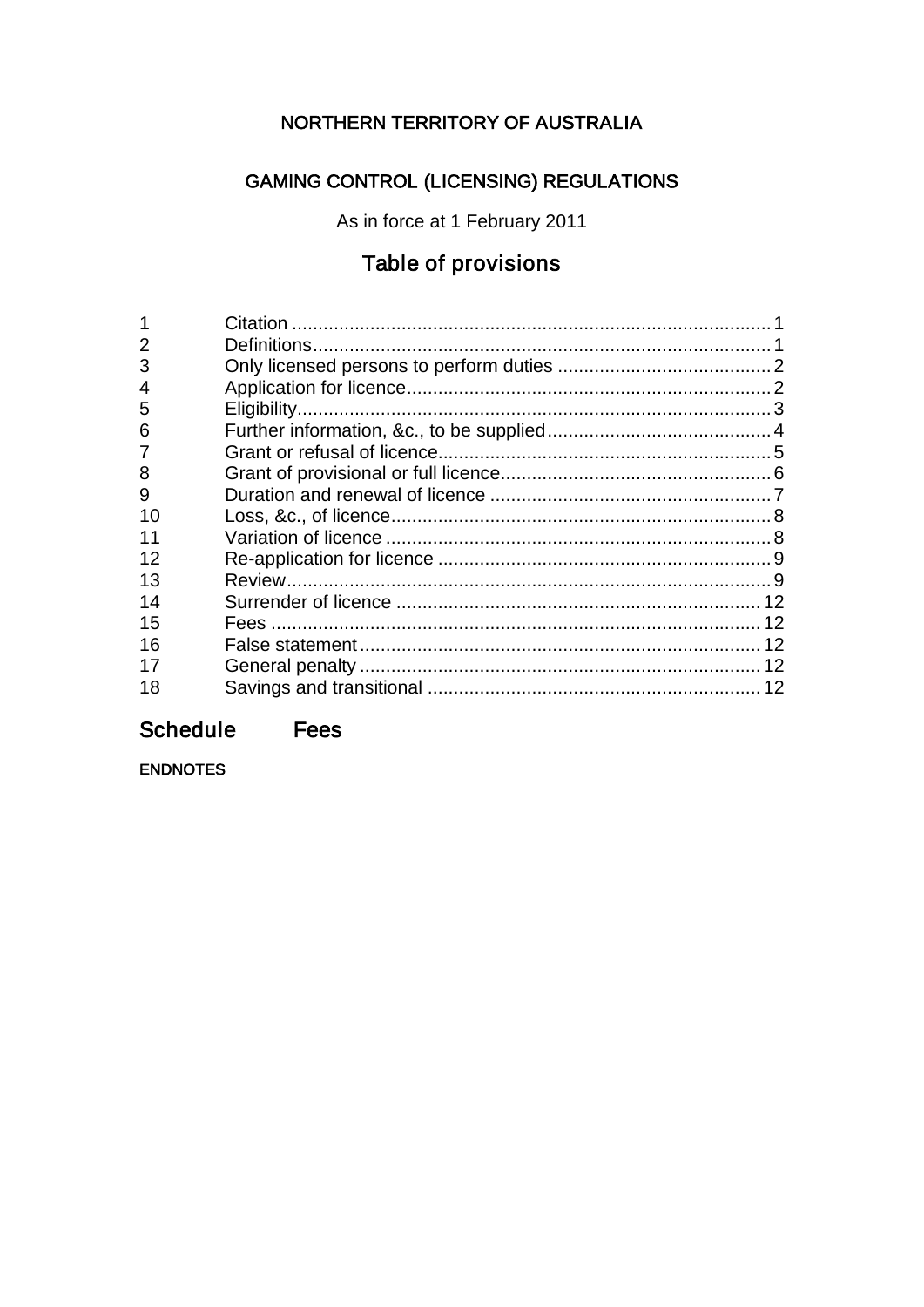# NORTHERN TERRITORY OF AUSTRALIA

This reprint shows the Regulations as in force at 1 February 2011. Any amendments that commence after that date are not included.

\_\_\_\_\_\_\_\_\_\_\_\_\_\_\_\_\_\_\_\_

\_\_\_\_\_\_\_\_\_\_\_\_\_\_\_\_\_\_\_\_

# GAMING CONTROL (LICENSING) REGULATIONS

### Regulations under the Gaming Control Act

#### 1 Citation

These Regulations may be cited as the *Gaming Control (Licensing)* Regulations.

#### 2 Definitions

In these Regulations, unless the contrary intention appears:

duties means the duties performed in a casino (including the duties performed by a manager) in carrying out the operations of the casino that relate directly to the conduct of gaming or the operation of gaming machines, and includes duties performed:

- (a) as a croupier or as a supervisor in respect of the playing of games or the operation of gaming machines;
- (b) for the movement, exchange or counting of money or chips for the purpose of the playing of games or the operation of gaming machines;
- (c) for the security and surveillance in an area in the casino where gaming is conducted or gaming machines are operated; and
- (d) for the purpose of the administration of the casino (including accounting and internal auditing) that relates to the conduct of gaming or the operation of gaming machines.

full licence means a licence which is not a provisional licence.

licence means a key licence, a standard licence or a trainee licence (whether a full licence or a provisional licence) granted to a person under these Regulations to perform duties in a casino.

licensed person means a person to whom a licence has been granted.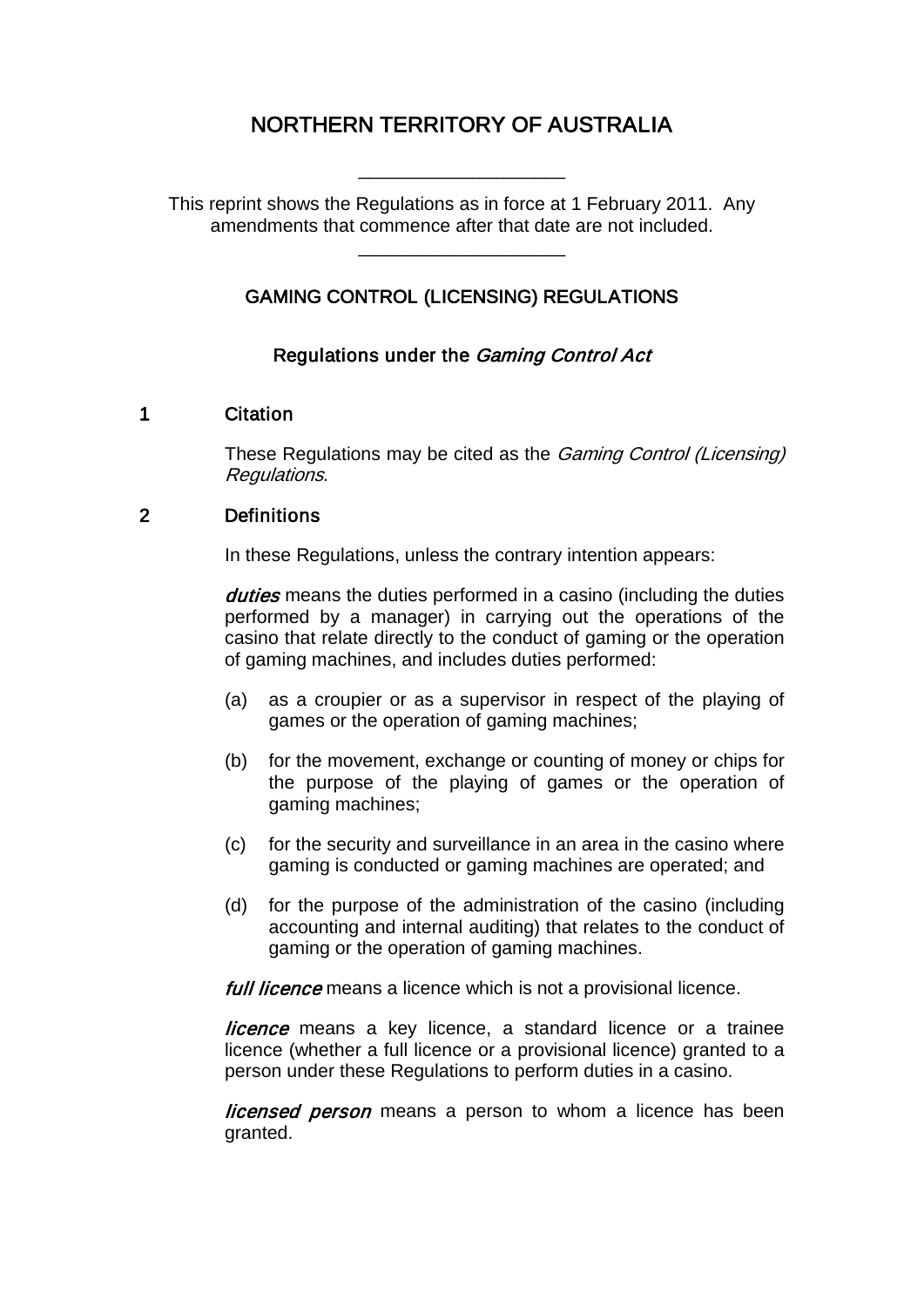provisional licence means a key licence, a standard licence or a trainee licence which is granted for a period not exceeding 12 months as specified on the licence.

# 3 Only licensed persons to perform duties

- (1) A Licensee shall not allow a person to perform duties in the casino the subject of the casino licence granted to the Licensee unless the person holds a licence authorising him or her to perform those duties.
- (2) A person shall not:
	- (a) perform duties in a casino unless he or she holds a licence to perform those duties; and
	- (b) perform duties in a casino other than in accordance with his or her licence.

### 4 Application for licence

- (1) A person who:
	- (a) intends to perform duties in a casino; and
	- (b) has attained the age of 18 years,

may apply to the Director for a licence.

- (2) An application under subregulation (1) shall be in writing in an approved form and accompanied by:
	- (a) a certificate signed by or on behalf of a Licensee that the Licensee will engage the applicant, subject to the applicant being granted the relevant licence, to perform duties in the casino;
	- (b) the documents required by the Director to provide information supporting the applicant's eligibility for the grant of the licence, verified by a signed statutory declaration;
	- (c) a statement detailing the applicant's employment history;
	- (d) a certified copy of the applicant's birth certificate, passport, refugee certificate or naturalisation certificate and a certified copy of his or her marriage certificate or other evidence of a change of name since birth, if relevant;
	- (e) 3 recent passport photographs of the applicant;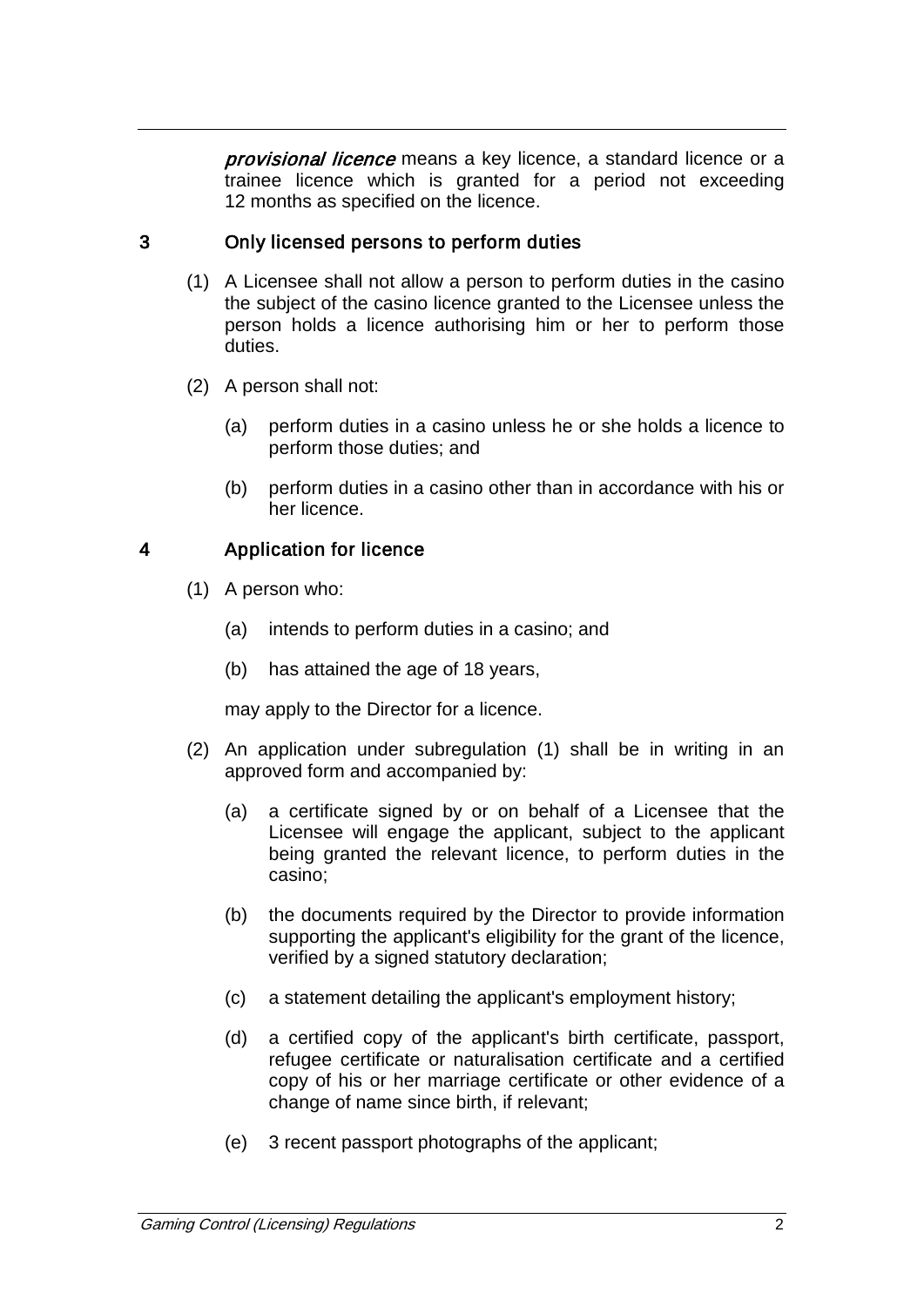- (f) a written statement signed by a member of the Police Force verifying that the applicant has had his or her fingerprints and palm prints taken; and
- (g) the written consents and authorities necessary to enable the Director to obtain a criminal history report in respect of the applicant and information concerning the financial background of the applicant for the purpose of determining the application.
- (3) Subject to subregulation (4), where, before a licence is granted or refused, there is a change in the information supplied by an applicant in support of his or her application for a licence, the applicant shall give written particulars of the change, verified by a signed statutory declaration, to the Director who shall, on receiving those particulars, consider those particulars to form part of the application.
- (4) Where, at any time before granting or refusing a licence, the Director is of the opinion that, for the purpose of determining an application for a licence, it will not be necessary for the applicant to give particulars of a change in respect of information supplied by the applicant in support of the application (having regard to the suitability of the applicant for the grant of the licence and the nature of the information concerned), the Director may give notice in writing to the applicant that the applicant is not required to give particulars of a change in respect of the information specified in the notice.

# 5 Eligibility

- (1) Subject to these Regulations, where a person applies to the Director for a licence, the Director shall investigate and inquire into the person's application and shall assess whether the applicant:
	- (a) has attained the age of 18 years;
	- (b) is of good repute having regard to character, integrity, honesty and responsibility;
	- (c) has an adequate command of the English language for the purpose of performing the duties he or she proposes to perform;
	- (d) has a sound and stable financial background;
	- (e) has, subject to the Criminal Records (Spent Convictions) Act, not been found guilty of an offence involving dishonesty since he or she attained the age of 18 years, an offence against the Act or of an offence which is punishable on conviction by a maximum penalty of not less than 5 years imprisonment; and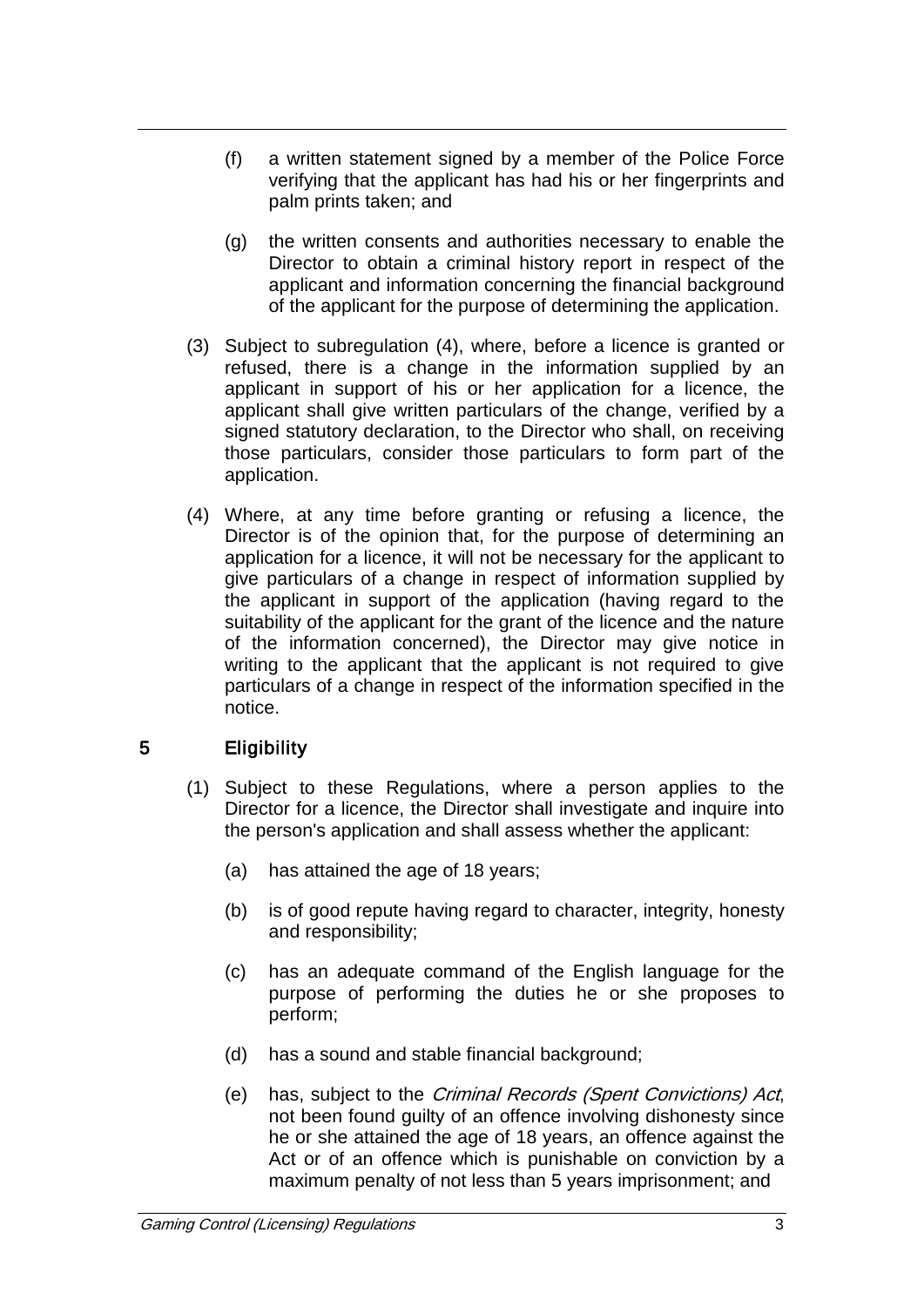- (f) is, by reason of his or her skills, qualifications, knowledge and experience, competent to perform the duties he or she proposes to perform.
- (3) Where the Director is of the opinion that an applicant has not supplied information required to accompany his or her application under regulation 4(2), he or she may request the applicant to provide the information and, having done so, shall not consider the application further until receipt of the information.

### 6 Further information, &c., to be supplied

- (1) The Director may inquire into matters, other than those specified in regulation 5, which he or she considers relevant to the determination of the application and he or she:
	- (a) shall give written notice to the applicant specifying the other matters he or she is inquiring into and the reasons for so doing; and
	- (b) may, for that purpose:
		- (i) request the applicant or another person who has an association with the applicant to supply further information or attend interviews; or
		- (ii) make inquiries of his or her own including inquiries in a State or other Territory of the Commonwealth or in a place outside the Commonwealth of Australia.
- (2) Where the Director gives notice to an applicant under subregulation (1)(a), he or she shall request the applicant to furnish written consents and authorities to enable the Director to inquire into the other matters.
- (3) Where a person does not comply with a request of the Director made under subregulation (1) or (2), the Director may decide he or she has sufficient grounds to refuse to grant the licence.
- (4) No action or proceeding, civil or criminal, shall lie against a person who the Director requests to supply information for the purposes of this regulation in respect of an act or thing done or omitted to be done in good faith for the purpose of supplying the information.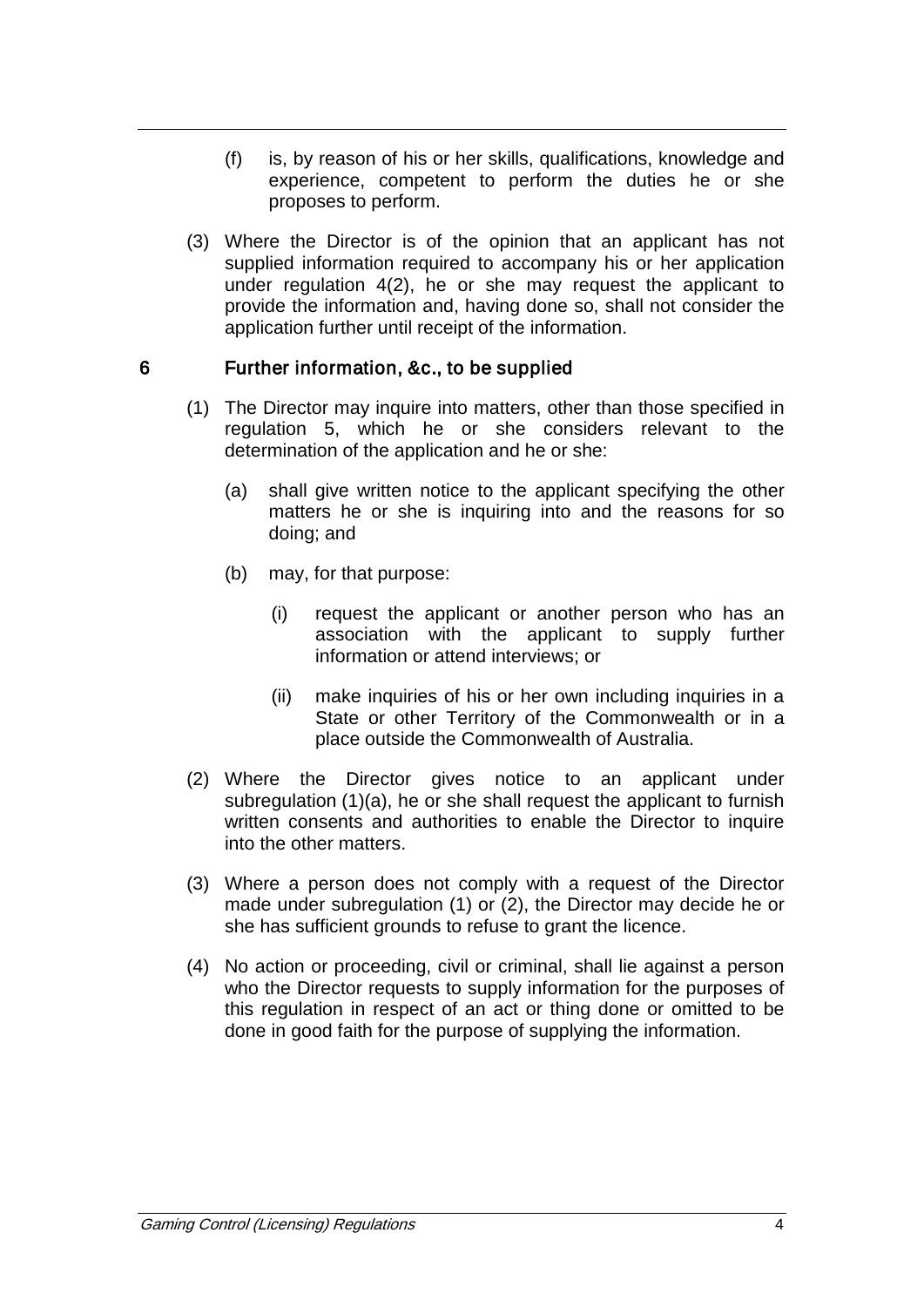### 7 Grant or refusal of licence

- (1) The Director may, where he or she is satisfied under regulations 5 and 6, that an applicant for a licence satisfies the relevant criteria of eligibility and is a fit and proper person to be granted a licence to perform the duties he or she proposes to perform as a licensed person, grant the person a licence.
- (2) Where the licence the Director grants to a person will enable the person:
	- (a) to perform duties as a manager, the Director shall grant the person a key licence;
	- (b) to undertake a training programme in respect of the performance of duties, the Director shall grant the person a trainee licence; or
	- (c) to otherwise perform duties, the Director shall grant the person a standard licence.
- (3) A licence granted under subregulation (1):
	- (a) shall be a full licence or a provisional licence; and
	- (b) subject to these Regulations, may be made subject to such terms and conditions in relation to the duties to be performed by the licensed person and the manner in which the licensed person shall perform duties as the Director thinks fit and records on the licence.
- (4) Notwithstanding subregulation (3)(b), it is a condition of every licence that the licensed person in respect of the licence shall comply with and not contravene:
	- (a) the provisions of or under the Act; and
	- (b) a lawful direction or order given by a Gaming Inspector to the licensed person in respect of the carrying out of his or her duties in respect of the playing of an approved game.
- (5) Where the Director refuses to grant a licence to an applicant, he or she shall, as soon as practicable, notify the applicant of the decision.
- (6) A person who has been refused a licence may, not later than 14 days after receiving notification of the refusal, request the Director to supply his or her reasons for that decision and the Director shall, as soon as practicable after receiving the request, give written reasons for his or her decision to the person.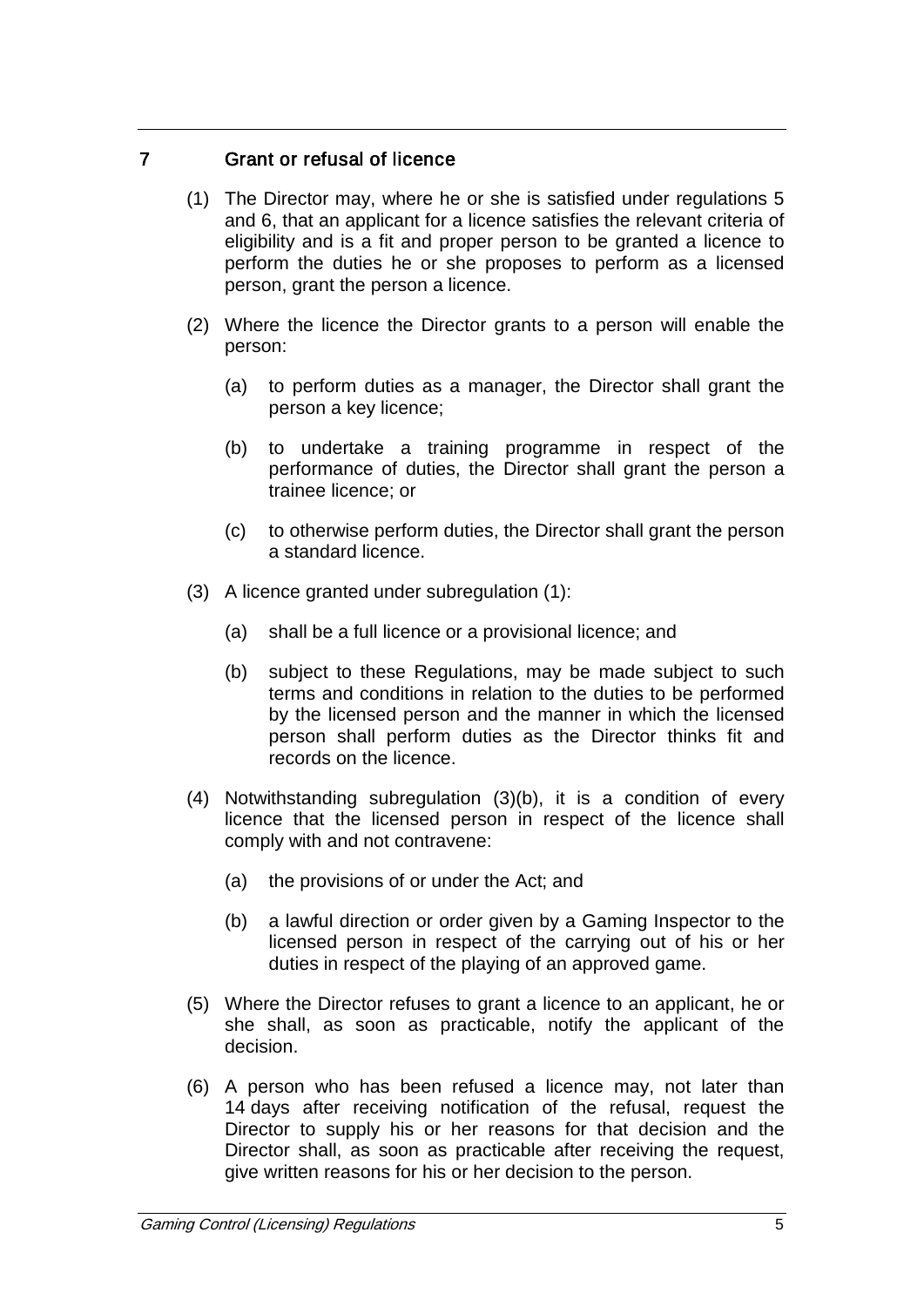- (7) A licence granted under this regulation remains in force until:
	- (a) it expires;
	- (b) the licensed person no longer performs the duties to which the licence relates;
	- (c) the licensed person surrenders the licence to the Director; or
	- (d) the licence is cancelled.

#### 8 Grant of provisional or full licence

- (1) Subject to these Regulations, where the Director grants a licence to an applicant who:
	- (a) has been found guilty of an offence involving dishonesty before he or she attained the age of 18 years;
	- (b) has been found guilty of an offence involving the use, manufacture or sale of drugs;
	- (c) has been found guilty of an offence involving an assault;
	- (d) is a person whose licence was cancelled under regulation 13;
	- (e) is to be engaged by a Licensee to perform duties for a period not exceeding 12 months; or
	- (f) is granted a trainee licence,

the licence the Director grants to the applicant shall be a provisional licence, but in all other cases the licence the Director grants to the applicant shall be a full licence.

- (2) Subject to this regulation, a provisional licence remains in force for the period determined by the Director (not exceeding 12 months) and the date of expiration of the provisional licence shall be specified on the licence.
- (3) In determining the period a provisional licence to which subregulation (1)(a), (b) or (c) relates remains in force, the Director shall have regard to the nature of the offence committed, how recently the offence was committed, the severity of the penalty imposed in respect of the offence and any restitution made in respect of the offence.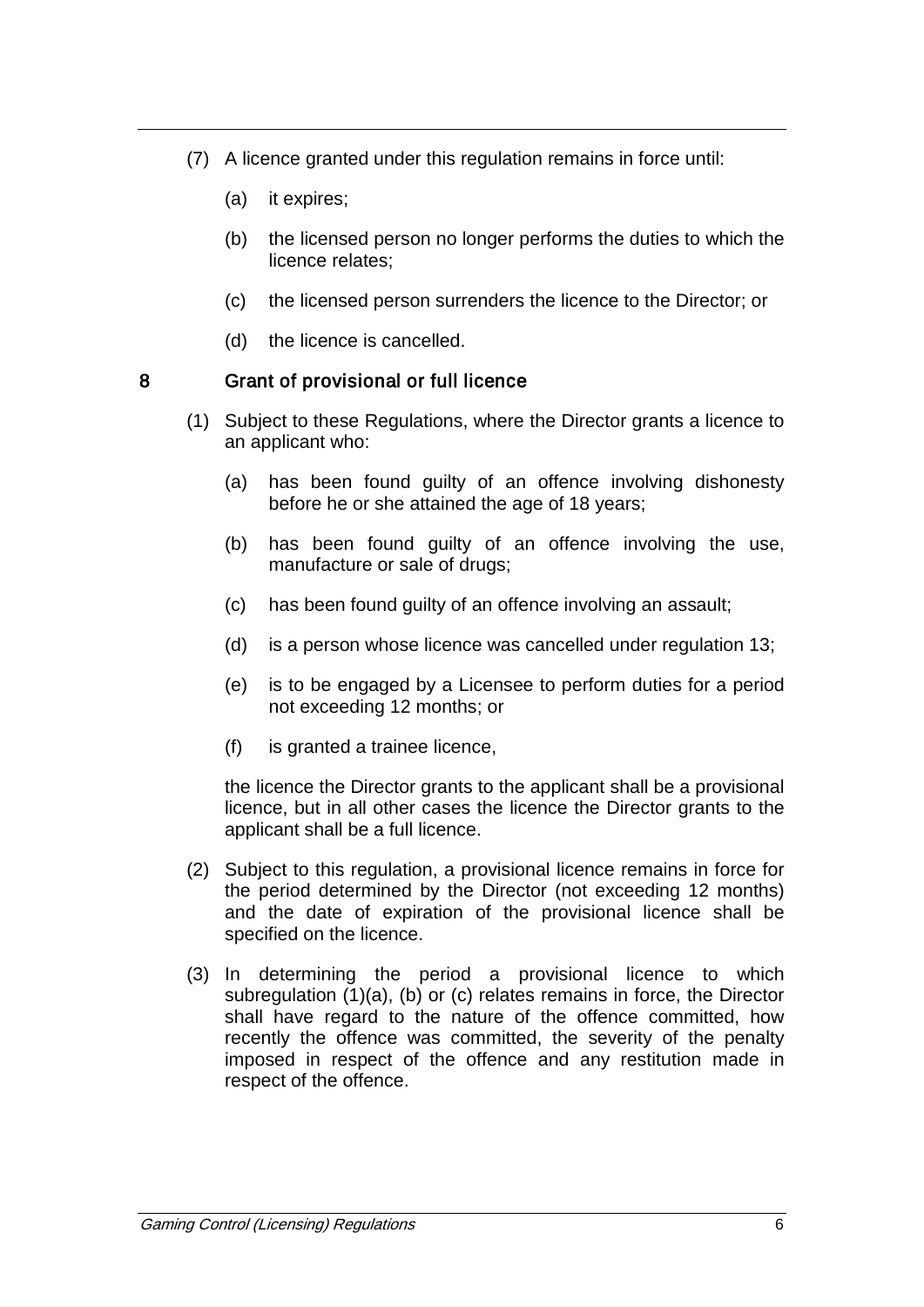- (4) In determining the period a provisional licence to which subregulation (1)(d) relates remains in force, the Director shall have regard to the circumstances of, and the reasons for, the cancellation of the licence.
- (5) The date of expiration of a provisional licence to which subregulation (1)(e) relates shall be the date of the expiration of the period of engagement.
- (6) The date of expiration of a provisional licence to which subregulation (1)(f) relates shall be the date of the termination of the training programme.

### 9 Duration and renewal of licence

- (1) A licence takes effect from the date on which it is granted and, subject to these Regulations, continues in force:
	- (a) if it is a provisional licence, until and including the date specified on the licence; or
	- (b) if it is a full licence, for 5 years.
- (2) A provisional licence is not renewable but a person who has been granted a provisional licence may re-apply for a licence under these Regulations.
- (3) A licensed person who holds a full licence may, not less than one month before the licence expires, apply in the approved form to the Director for the renewal (or further renewal) of the licence.
- (4) The Director shall consider an application for the renewal of a licence and, where he or she is satisfied that the applicant has complied with the terms and conditions of the licence and is not otherwise prevented from having his or her licence renewed by a provision of or under the Act, shall renew the licence.
- (5) A renewal of a licence shall be on the same terms and conditions as applied to the original licence unless varied pursuant to regulation 11.
- (6) Where a licensed person makes an application for the renewal of a full licence, the full licence continues in force until the date of its expiration or until the application for renewal is determined, whichever is the later, but where an application is determined after its expiration and the full licence is renewed, that full licence is deemed to be renewed on 1 October of the year it expired and shall be dated accordingly.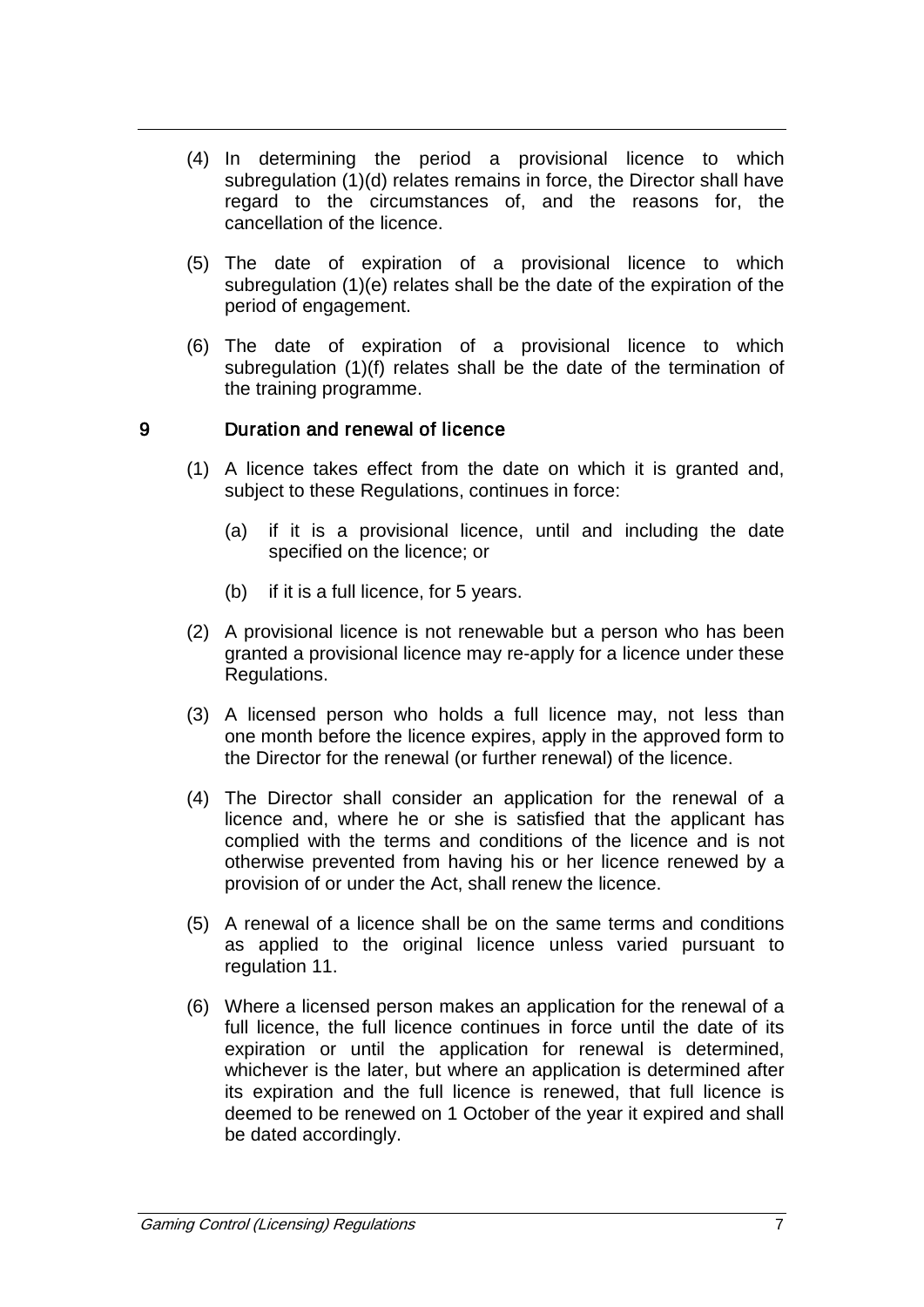### 10 Loss, &c., of licence

- (1) Where a licence is lost, destroyed or damaged, the licensed person shall apply to the Director for the issue of a replacement licence.
- (2) An application under subregulation (1) shall be:
	- (a) in writing in an approved form; and
	- (b) verified by a signed statutory declaration.
- (3) Where the Director is satisfied that a licence has been lost, destroyed or damaged to such an extent that replacement is necessary, he or she shall issue a replacement licence in the same form and on the same terms and conditions as the licence it replaces.

### 11 Variation of licence

- (1) A licensed person may apply to the Director to vary:
	- (a) a term or condition of his or her licence;
	- (b) the duties he or she performs under his or her licence; or
	- (c) the classification of the licence he or she holds.
- (2) An application under subregulation (1) shall:
	- (a) set out the variation required and the reasons supporting the variation; and
	- (b) to the extent the Director considers necessary (having regard to the nature of the variation and the information to be supplied in support of the application), be in accordance with regulation 4.
- (3) The Director shall consider an application made under subregulation (1) as soon as practicable and, for the purpose of determining the application, regulations 5, 6 and 7 shall apply to the extent necessary as if the application were an application for a licence under regulation 4.
- (4) Where the Director decides to vary the licence to which the application relates, he or she shall:
	- (a) amend the licence; or
	- (b) issue a new licence,

as he or she considers appropriate.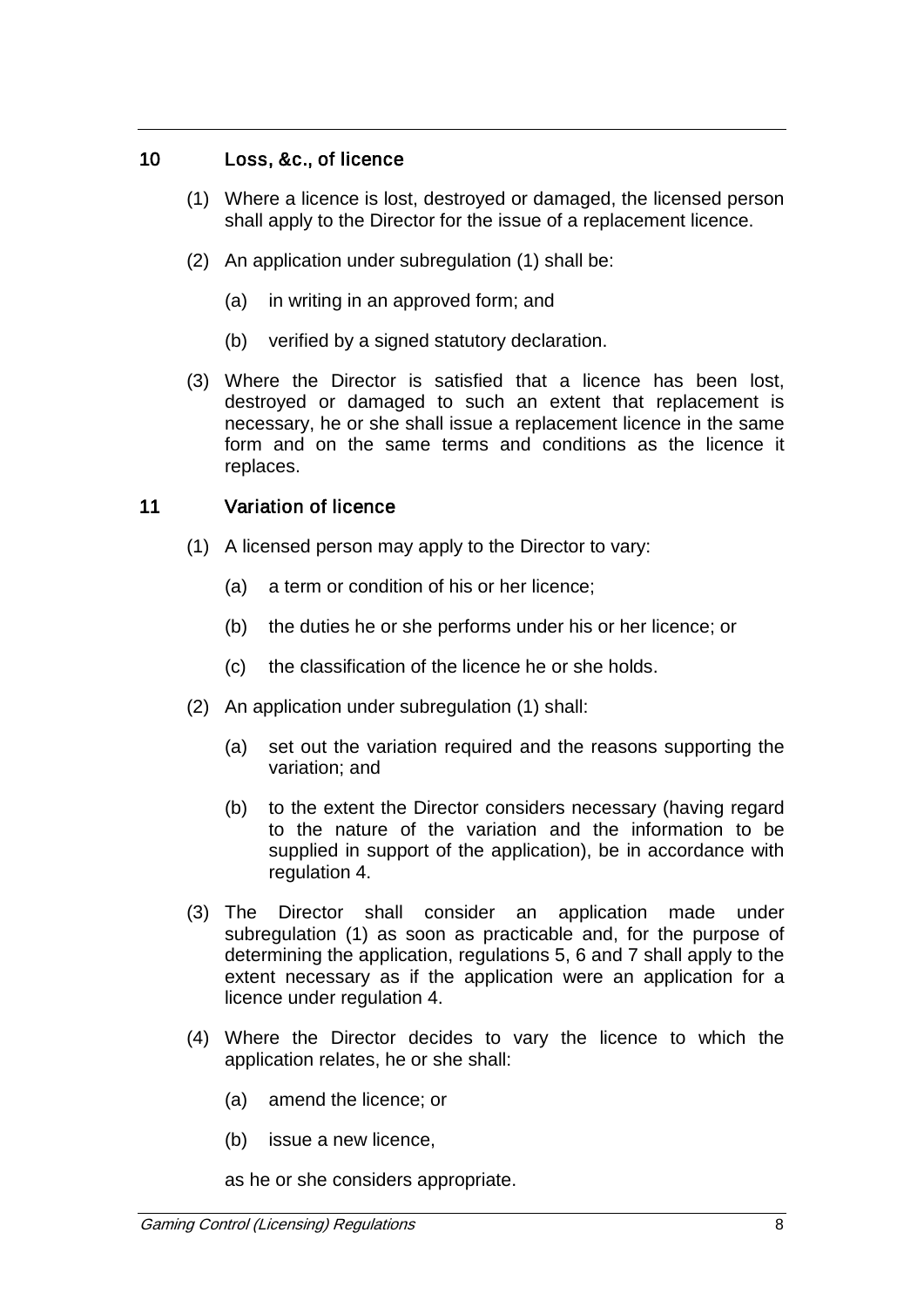### 12 Re-application for licence

- (1) A person who was previously granted a licence which is no longer in force may re-apply to the Director for the grant of a licence pursuant to regulation 4.
- (2) A licensed person who holds a provisional licence may, not less than one month before the licence expires, re-apply to the Director for the grant of a licence pursuant to regulation 4.
- (3) Where a person re-applies for a licence before the expiration of 6 months after the expiry of a licence previously granted to him or her, the Director may, to the extent he or she considers necessary (having regard to the circumstances of the re-application and the nature of the information to be supplied), waiver compliance with regulation 4.
- (4) Where a person referred to in subregulation (2) re-applies for the grant of a licence, the Director may:
	- (a) if he or she considers it fair on the grounds that the person applied for a licence not more than 12 months ago and, in his or her opinion, the person conducted himself or herself properly while the provisional licence has been in force, waive compliance with regulation  $4(2)(a)$  to  $(q)$  inclusive and the payment of the fee under regulation 15 in respect of the re-application; or
	- (b) if he or she is of the opinion that the person is suitable in view of the person's conduct while the provisional licence has been in force, grant the person a full licence.
- (5) Subregulation (4)(b) has effect notwithstanding that the person re-applying for the grant of a licence is an applicant referred to in regulation  $8(1)(a)$ ,  $(b)$ ,  $(c)$ ,  $(d)$  or  $(e)$ .

#### 13 Review

- (1) Where it is brought to the attention of the Director that:
	- (a) a licence was obtained by fraud or misrepresentation;
	- (b) a licensed person has been found guilty of an offence:
		- (i) against the Act;
		- (ii) involving dishonesty;
		- (iii) involving an assault;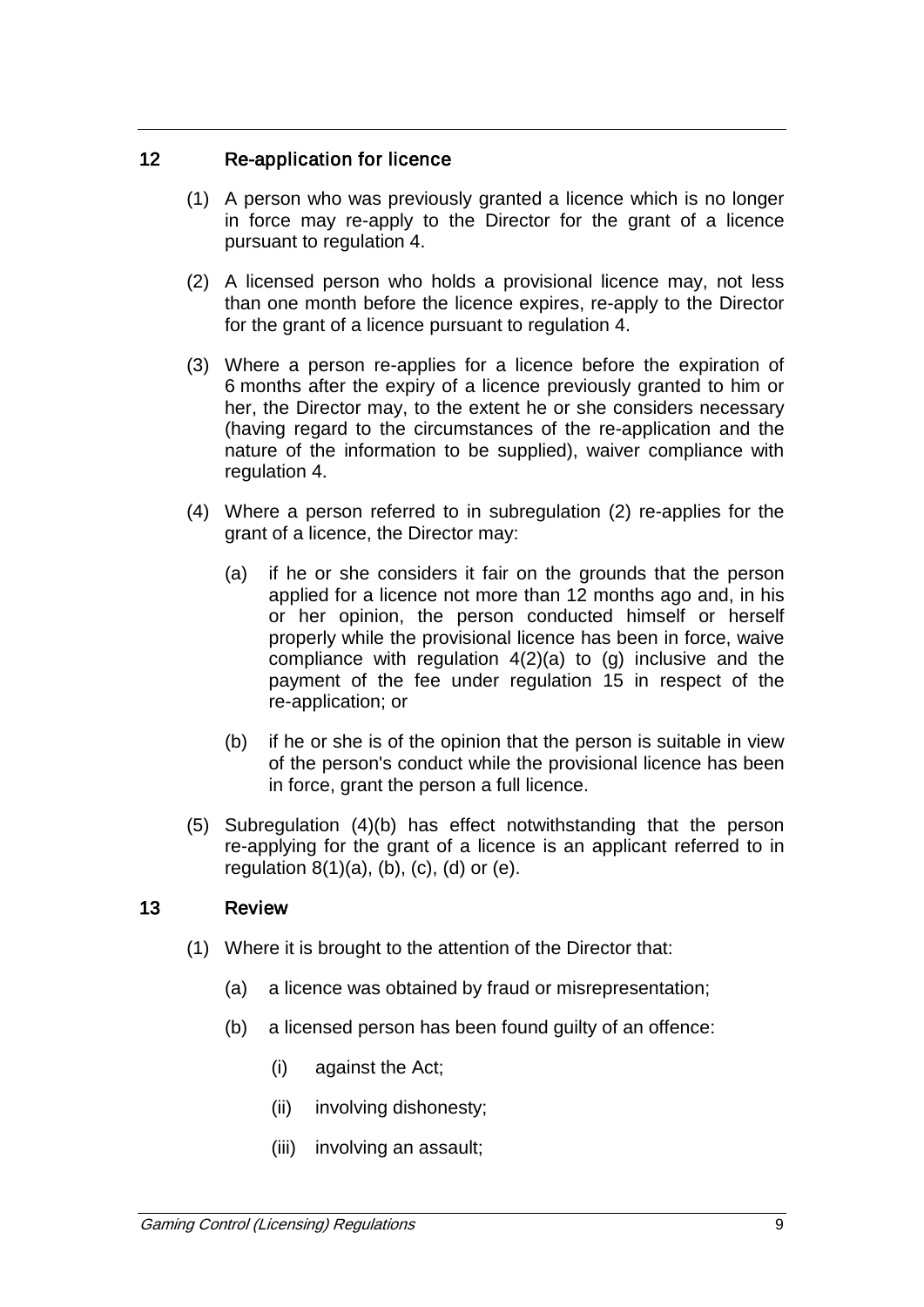- (iv) involving the use, manufacture or sale of drugs; or
- (v) punishable on conviction by a maximum penalty of not less than 3 months imprisonment;
- (c) a licensed person has contravened a term or condition of his or her licence;
- (d) a licensed person failed to provide information that he or she is required to provide under these Regulations or provided information knowing it to be false or misleading;
- (e) a licensed person has become bankrupt, applied to take the benefit of any law relating to bankrupt or insolvent debtors, has compounded with his or her creditors or made an assignment of his or her remuneration for their benefit; or
- (f) a licensed person may not be a fit and proper person to hold the licence he or she is holding,

the Director shall, as soon as practicable, conduct a review to investigate the matter.

- (2) Before commencing a review, the Director shall give written notice of the review, including the reason for the review and the time, date and place of the review, to the Licensee in respect of the casino where the licensed person performs duties and shall require that the Licensee arrange that the licensed person ceases performing duties until the determination of the review, and the Licensee shall comply with the notice.
- (3) Subject to this regulation, the procedure of a review shall be as determined by the Director, but in any case the Director:
	- (a) shall give a licensed person the subject of a review not less than 14 days notice in writing of the reason for conducting the review and the time, date and place where the licensed person may attend to make submissions, either personally or by a representative, or for which the licensed person may make written submissions;
	- (b) is not bound by the rules of evidence;
	- (c) shall act without regard to technicalities and legal form;
	- (d) may inform himself or herself on any relevant matter in such manner as he or she thinks fit;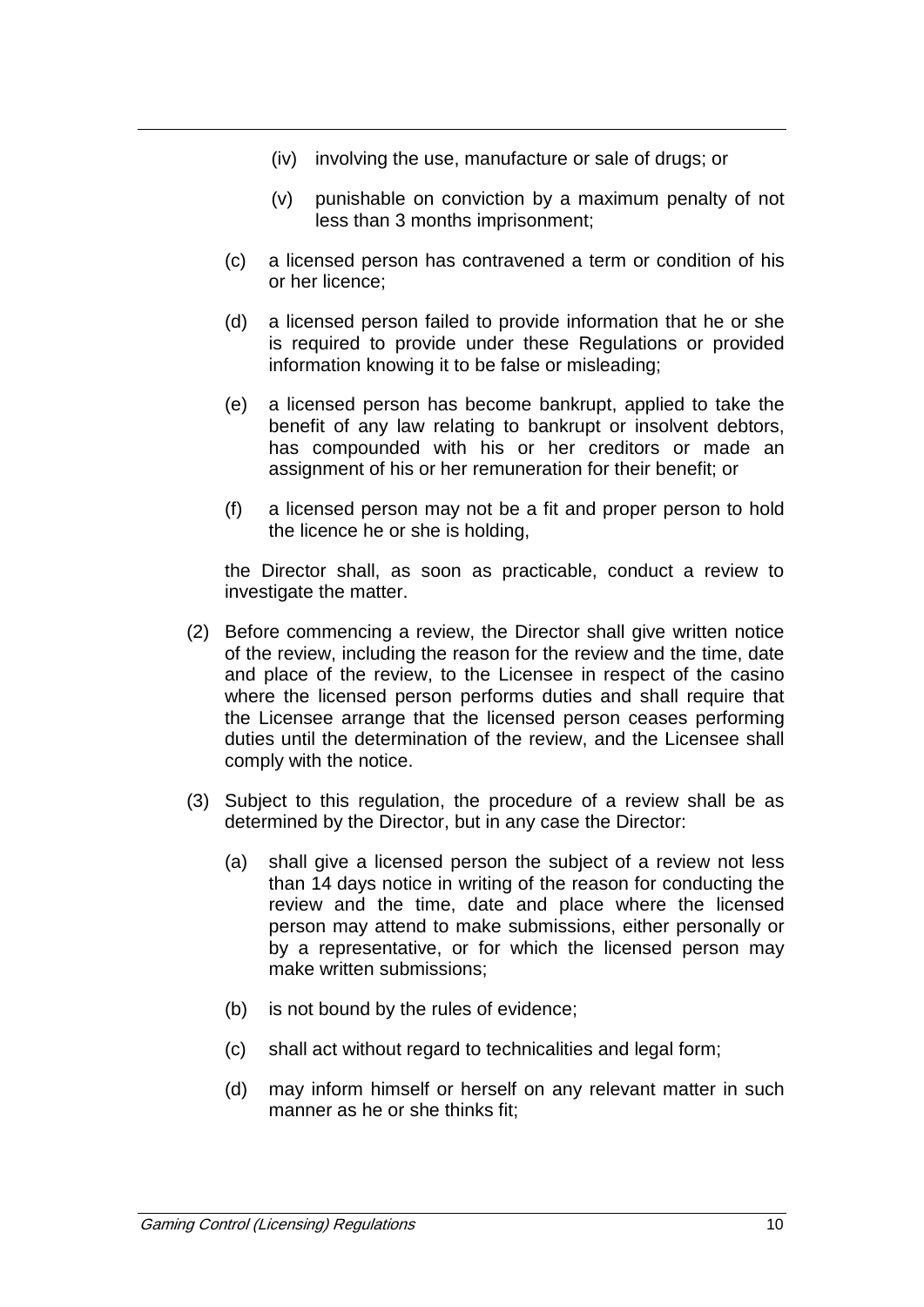- (e) may require the production of any relevant documents and shall inspect such documents produced before him or her and may retain them for such reasonable period for the purposes of the review and make copies of them;
- (f) may require a person, other than the licensed person, who has an association with the subject of the review to attend before him or her and to answer truthfully all questions put to that person; and
- (g) may determine the review where the licensed person has failed to make submissions within the time allowed and he or she is satisfied that the licensed person had received notice to so do.
- (4) After conducting a review the Director may take the action he or she considers appropriate in the circumstances, being one or more of the following:
	- (a) dismiss the matter the subject of the review;
	- (b) reprimand the licensed person;
	- (c) require the licensed person to attend for counselling or retraining;
	- (d) impose conditions on the licensed person's licence;
	- (e) vary a term or condition of the licensed person's licence, the duties authorised to be performed under the licensed person's licence or the classification of the licensed person's licence;
	- (f) suspend the licensed person's licence for a period not exceeding 6 months;
	- (g) cancel the licensed person's licence.
- (5) A person whose licence is cancelled, suspended, varied or made subject to conditions, as the case may be, shall, without delay, having received notice from the Director requiring the return of his or her licence, deliver or send the licence to the Director.
- (6) Subject to these Regulations, where a person's licence is cancelled under subregulation (4)(g), the person shall not re-apply for a licence under regulation 4 until the expiration of a period of 12 months after the date his or her licence is cancelled.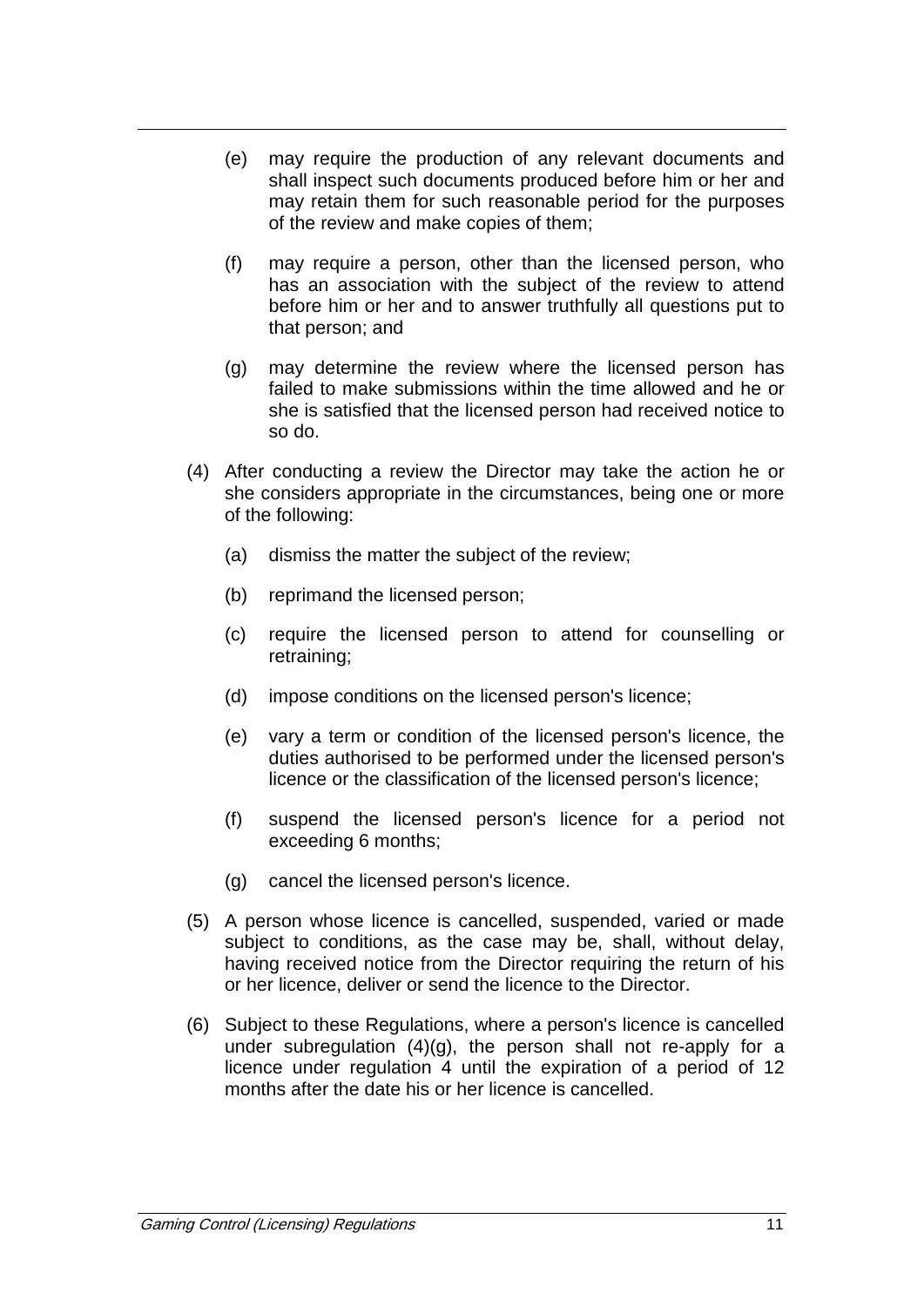(7) A person shall comply with and not contravene a requirement under this regulation except that nothing in this regulation shall be construed so as to require a person to answer a question if the answer might tend to incriminate the person.

#### 14 Surrender of licence

- (1) A licensed person may, at any time, surrender his or her licence by returning the licence, together with the approved form, to the Director.
- (2) Upon the Director receiving the licence and approved form referred to in subregulation (1), the licence is of no force and effect.

#### 15 Fees

A person who applies to the Director for the grant, renewal, variation or replacement of his or her licence must pay to the Director the fee specified in the Schedule, in respect of the application and the Director shall not deal with the person's application until the person has paid the fee.

#### 16 False statement

A person shall not knowingly make a false statement or supply false information for the purposes of the grant, renewal, variation or replacement of a licence or the conduct of a review under these Regulations.

#### 17 General penalty

A person who contravenes or fails to comply with a provision of these Regulations is guilty of an offence.

Maximum penalty: 17 penalty units.

#### 18 Savings and transitional

A casino operatives licence issued under the directions issued by the Treasurer to Diamond Leisure Pty. Ltd. on 2 February 1988 under section 13 of the *Casino Licensing and Control Act*, or under the directions issued by the Treasurer to Ford Dynasty Pty. Ltd. on that date under that provision, (the directions being continued in force by section 82 of the Act) and in force immediately before the commencement of these Regulations:

(a) shall continue in force to and including 30 September 1995;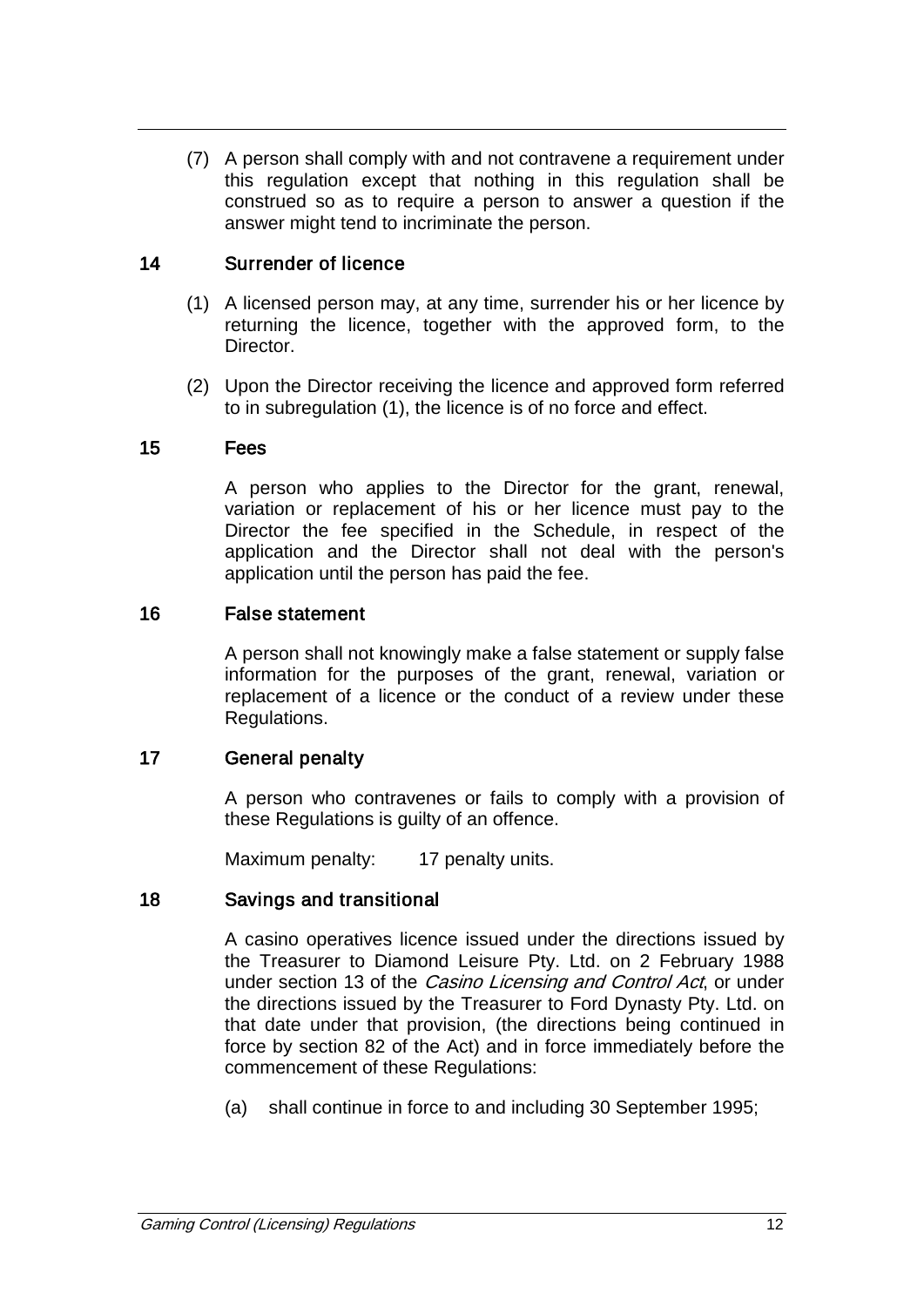- (b) is deemed to be a licence granted under these Regulations subject to the same terms and conditions as were then applying to the licence; and
- (c) may be cancelled, suspended, varied or otherwise dealt with under these Regulations as if granted under these Regulations.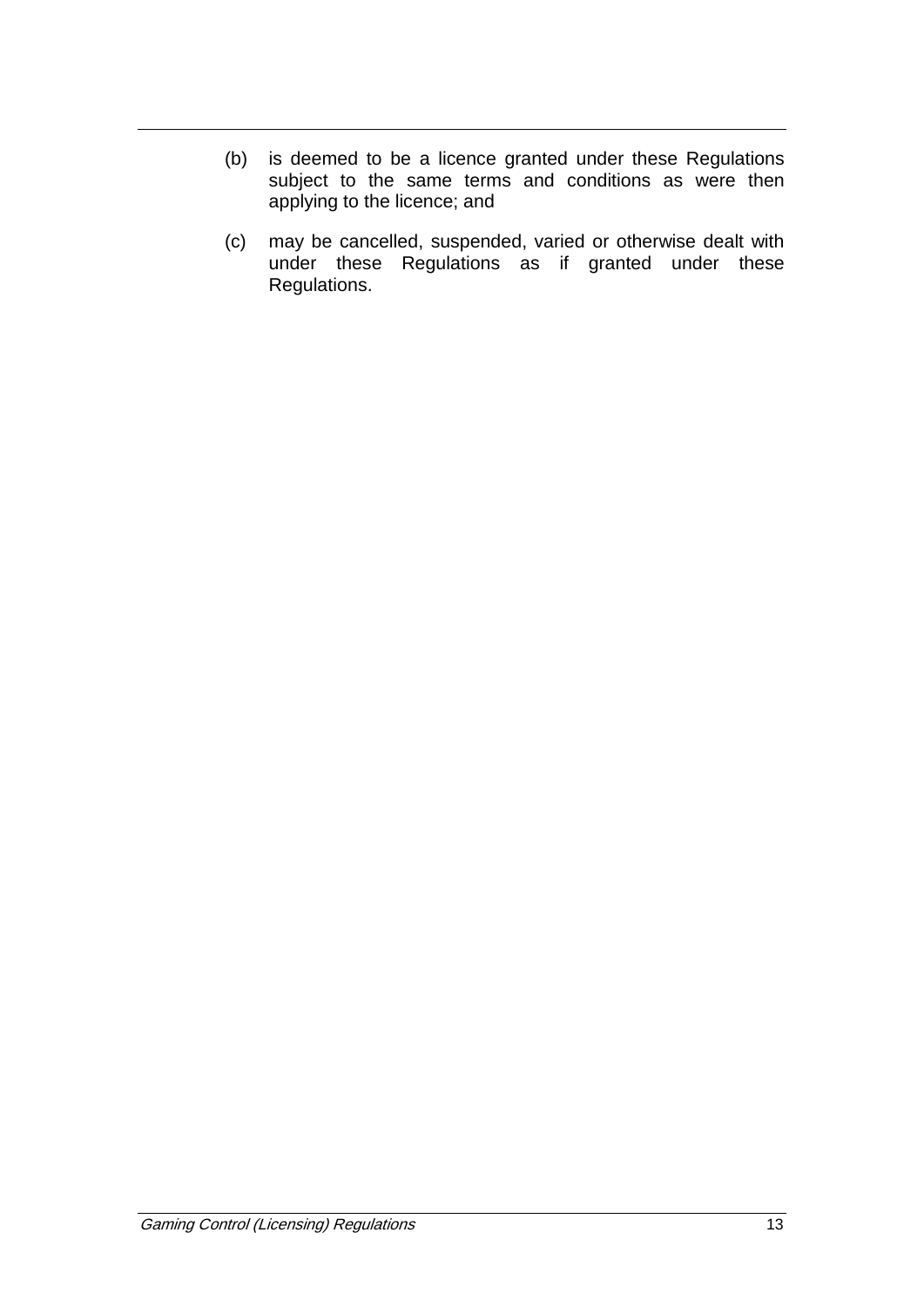# Schedule Fees

regulation 15

| Column 1                                                              | Column <sub>2</sub>                    |  |
|-----------------------------------------------------------------------|----------------------------------------|--|
| Type of Application                                                   | Fee                                    |  |
| For the grant of a key licence<br>For the grant of a standard licence | 285 revenue units<br>115 revenue units |  |
| For the grant of a trainee licence                                    | 115 revenue units                      |  |
| For the renewal of a key licence                                      | 285 revenue units                      |  |
| For the renewal of a standard licence                                 | 115 revenue units                      |  |
| For the replacement of a licence                                      | 20 revenue units                       |  |
| For the variation of a licence:                                       |                                        |  |
| variation of a standard licence<br>to a key licence                   | 170 revenue units                      |  |
| variation of a provisional<br>licence to a key licence                | 170 revenue units                      |  |
| any other variation of a licence                                      | 20 revenue units                       |  |